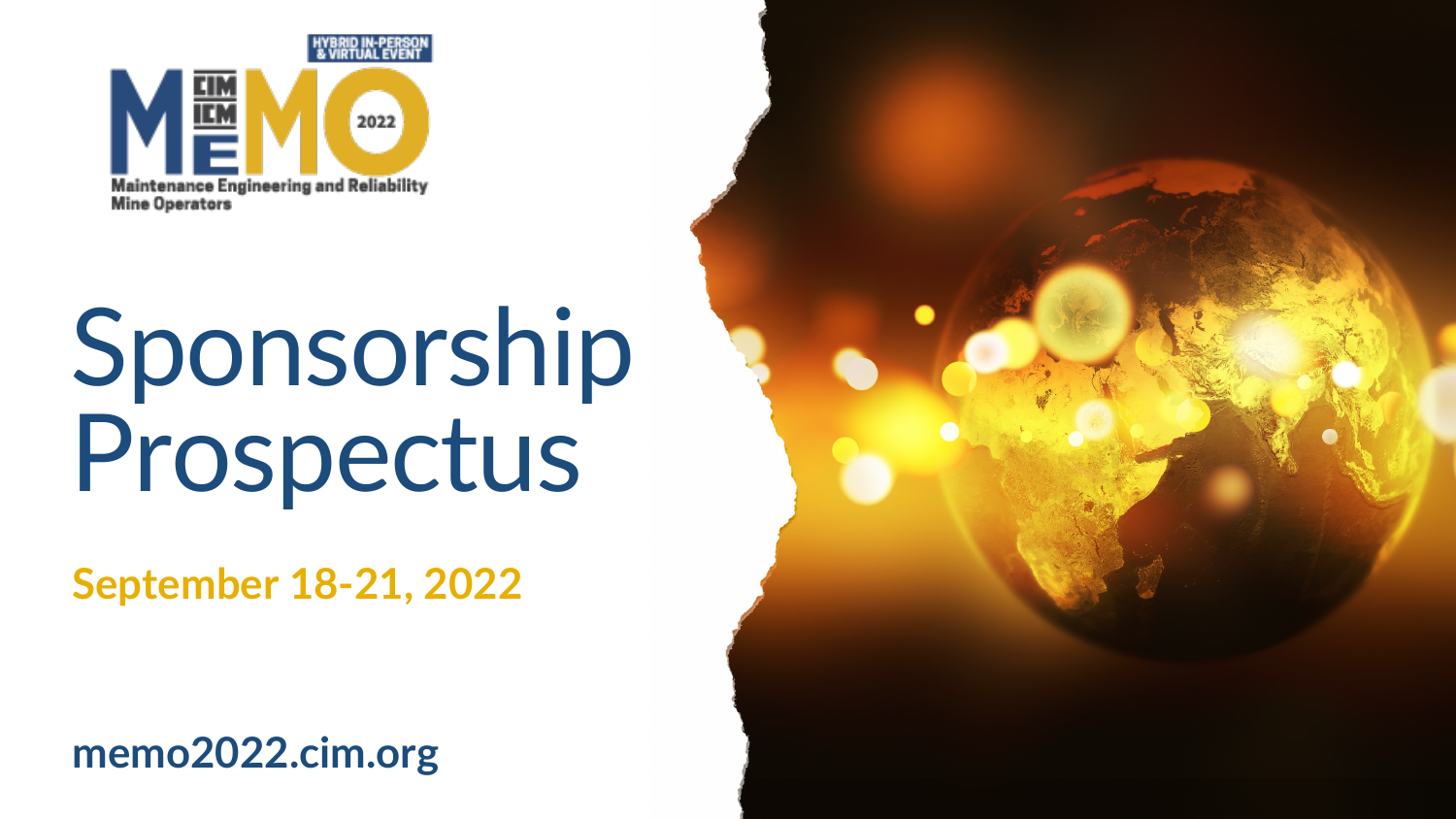



# **Welcome to MEMO 2022**

The CIM Sudbury Branch, in collaboration with the Maintenance, Engineering and Reliability, the Underground Mining and the Surface Mining Societies, is hosting the 2022 Maintenance Engineering and Reliability Mine Operators (MEMO) Conference.

Sponsorship of MEMO 2022 aligns your organization with leading-edge knowledge, innovation and excellence, while providing valuable networking opportunities. We offer a widerange of sponsorship packages.

In previous years, over 70% of MEMO attendees were maintenance engineers and mine operators. Another 17% were in a purchasing function, and 13% were consultants.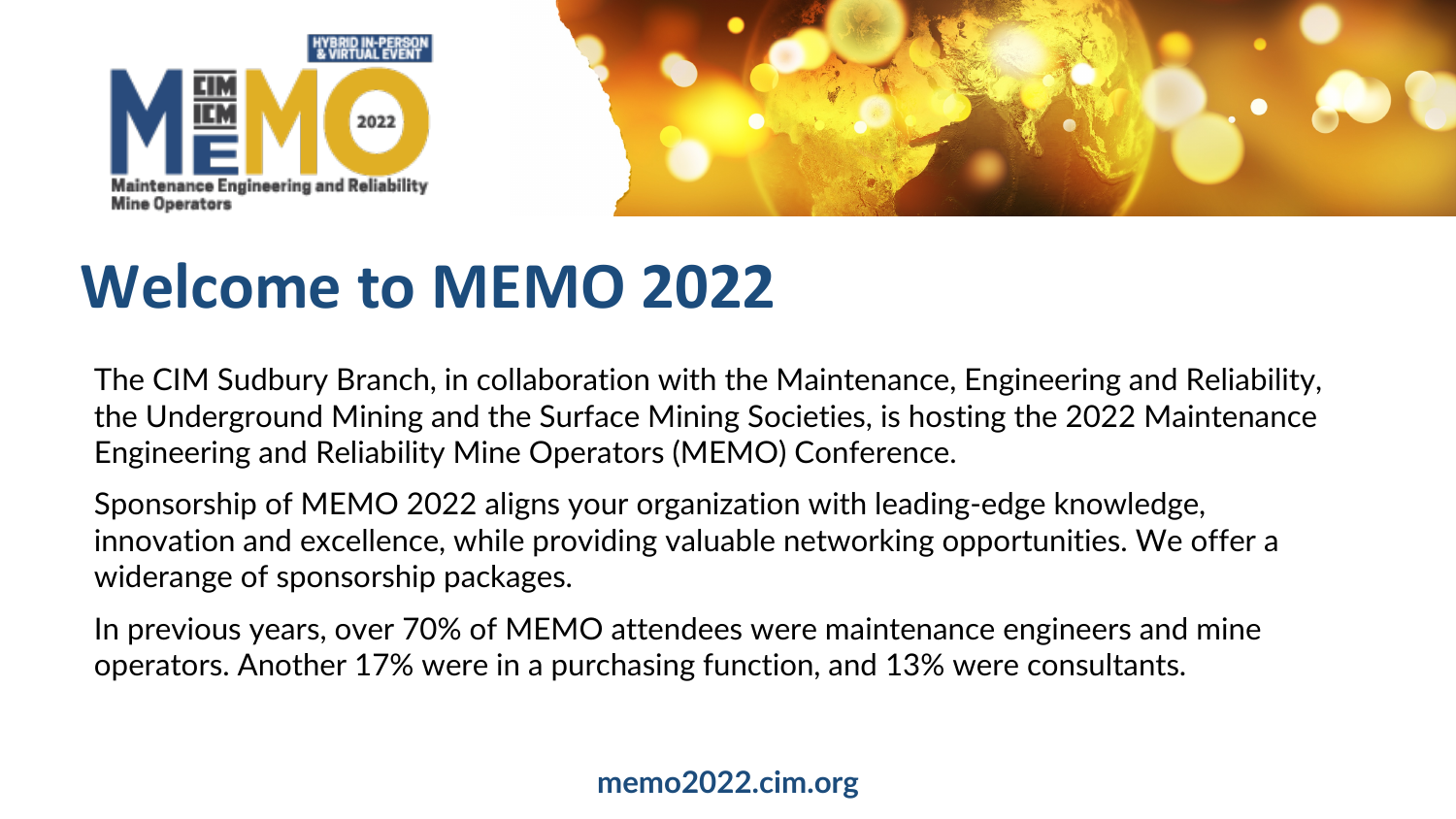



### **Why Sponsor MEMO 2022**

First and foremost, supporting this conference will help us all deliver better project results. That alone is a reason to get involved. Having your corporate brand attached to this conference shows your interest to help improve the maintenance engineering and mine operators projects in the mining industry.

Sponsoring helps us keep delegate costs low, enabling us to have more people attend and provide a greater impact.

As a specialty conference your branding will be front and center for potential clients and other industry professionals and will help identify your organization's expertise and interest in this important area of our industry.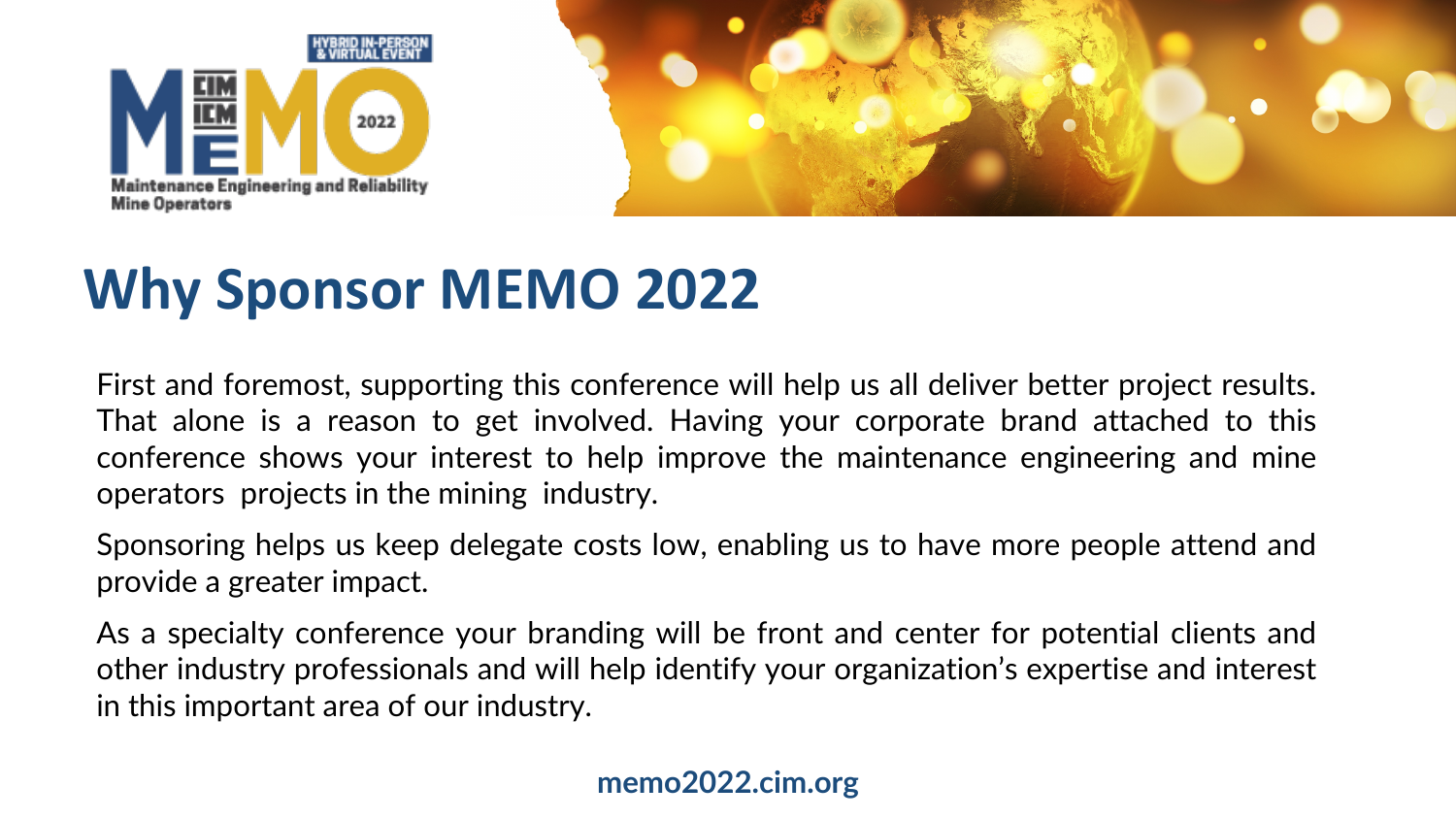



### **In-person program preview**

- **Sunday:** Short courses, opening ceremony and tradeshow
- **Monday**: Keynote speaker, technical program, tradeshow and reception on tradeshow floor.
- **Tuesday:** Plenary panel discussion, technical program, tradeshow and reception on tradeshow floor followed by CIM Sudbury branch ceremony.
- **Wednesday:** Short courses and virtual Field Trips on virtual platform.

All content on the virtual platform will be accessible to in-person delegates.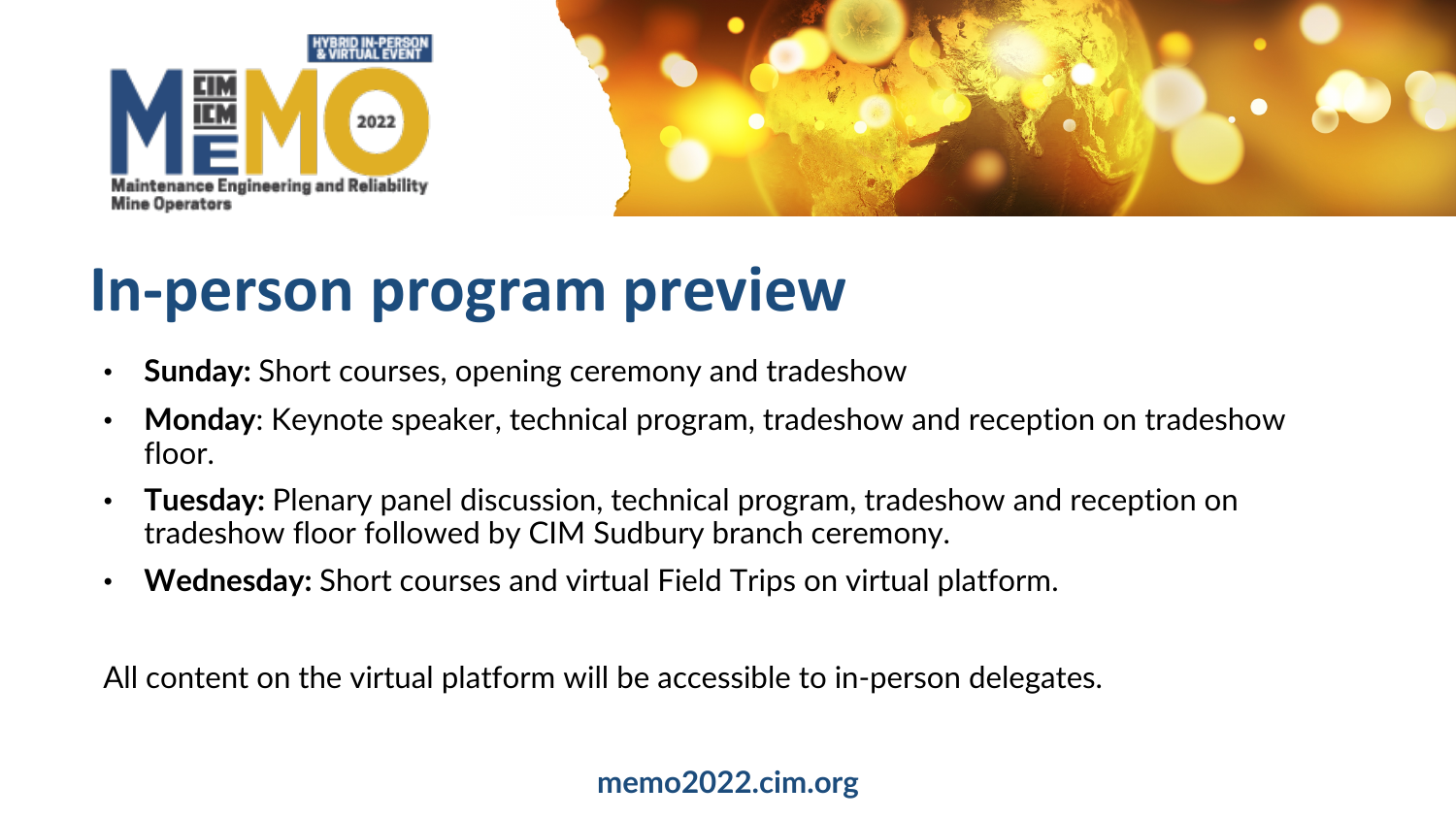



# **Sponsorship Opportunities Overview**

- Platinum level sponsor
- Gold level sponsor
- Silver level sponsor
- Supporter level sponsor
- À-la-carte sponsor (Virtual, In-person, Hybrid)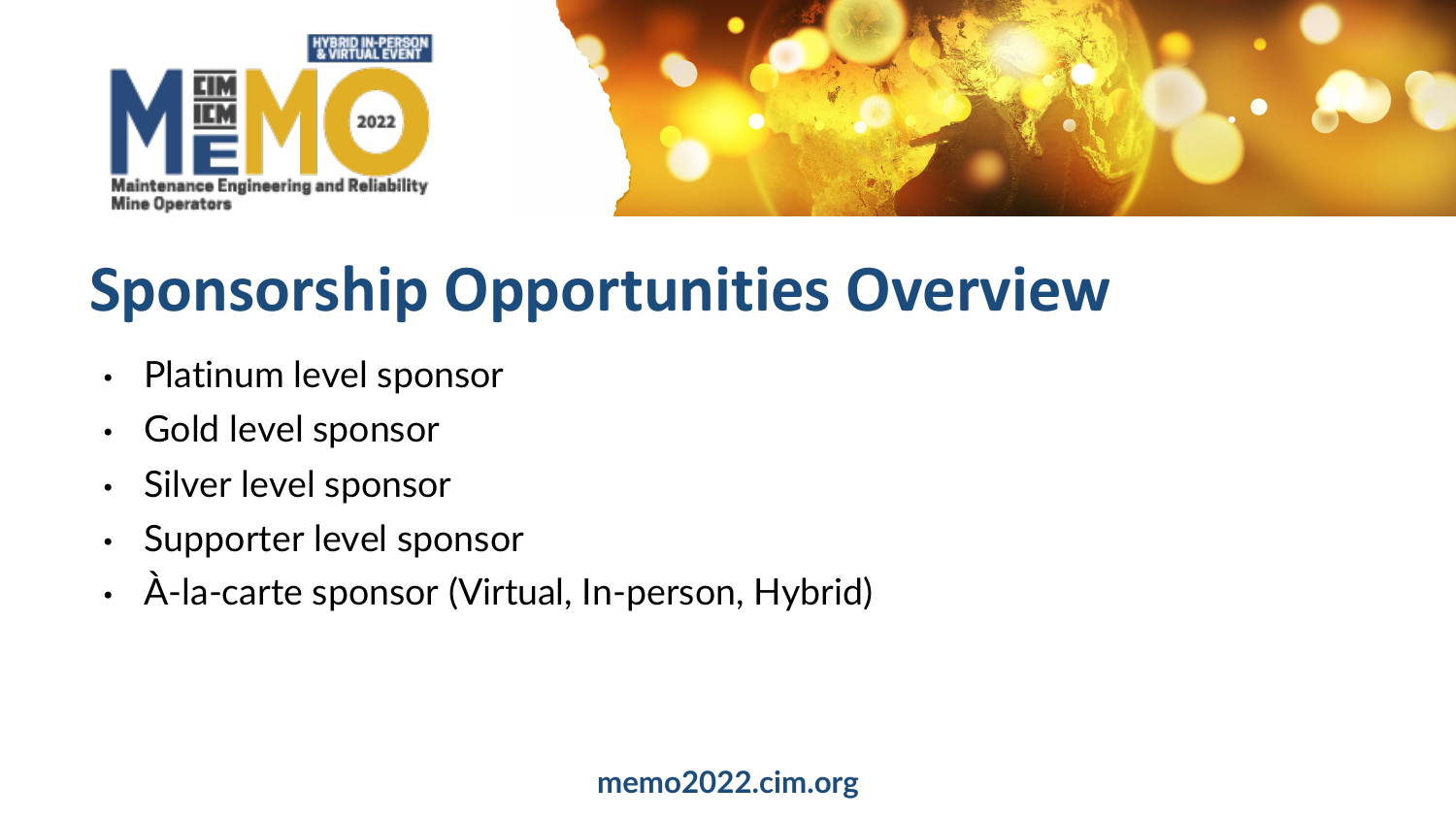



| <b>Benefits Level</b>                                   | <b>Platinum</b> | <b>Gold</b>      | <b>Silver</b>           | Supporter                 |
|---------------------------------------------------------|-----------------|------------------|-------------------------|---------------------------|
| <b>Amount</b>                                           | \$7,500         | \$5,000          | \$2,500                 | \$1,000                   |
| <b>PRE-EVENT</b>                                        |                 |                  |                         |                           |
| Logo and hyperlink on the MEMO 2022 website             | X               | $\boldsymbol{X}$ | X                       | X                         |
| Logo on preliminary conference program                  | X               | X                | X                       | $\boldsymbol{X}$          |
| Logo on pre-MEMO CIM Magazine ads                       | X               | X                | X                       |                           |
| <b>Recognition in eblasts</b>                           | X               | X                | X                       |                           |
| Recognition on social media                             | X               | X                | X                       |                           |
| <b>AT THE EVENT</b>                                     |                 |                  |                         |                           |
| Logo on Sponsorship Banner - sized to sponsorship level | X               | X                | X                       | X                         |
| Logo in the printed program                             | X               | X                | $\overline{\mathsf{X}}$ | $\boldsymbol{\mathsf{X}}$ |
| Recognition at key events by the MC                     | X               | X                | X                       |                           |
| <b>Delegate registrations</b>                           | $\overline{4}$  | 2 <sup>1</sup>   |                         |                           |
| <b>Tickets for the Social Event</b>                     | 4               | $\overline{2}$   |                         |                           |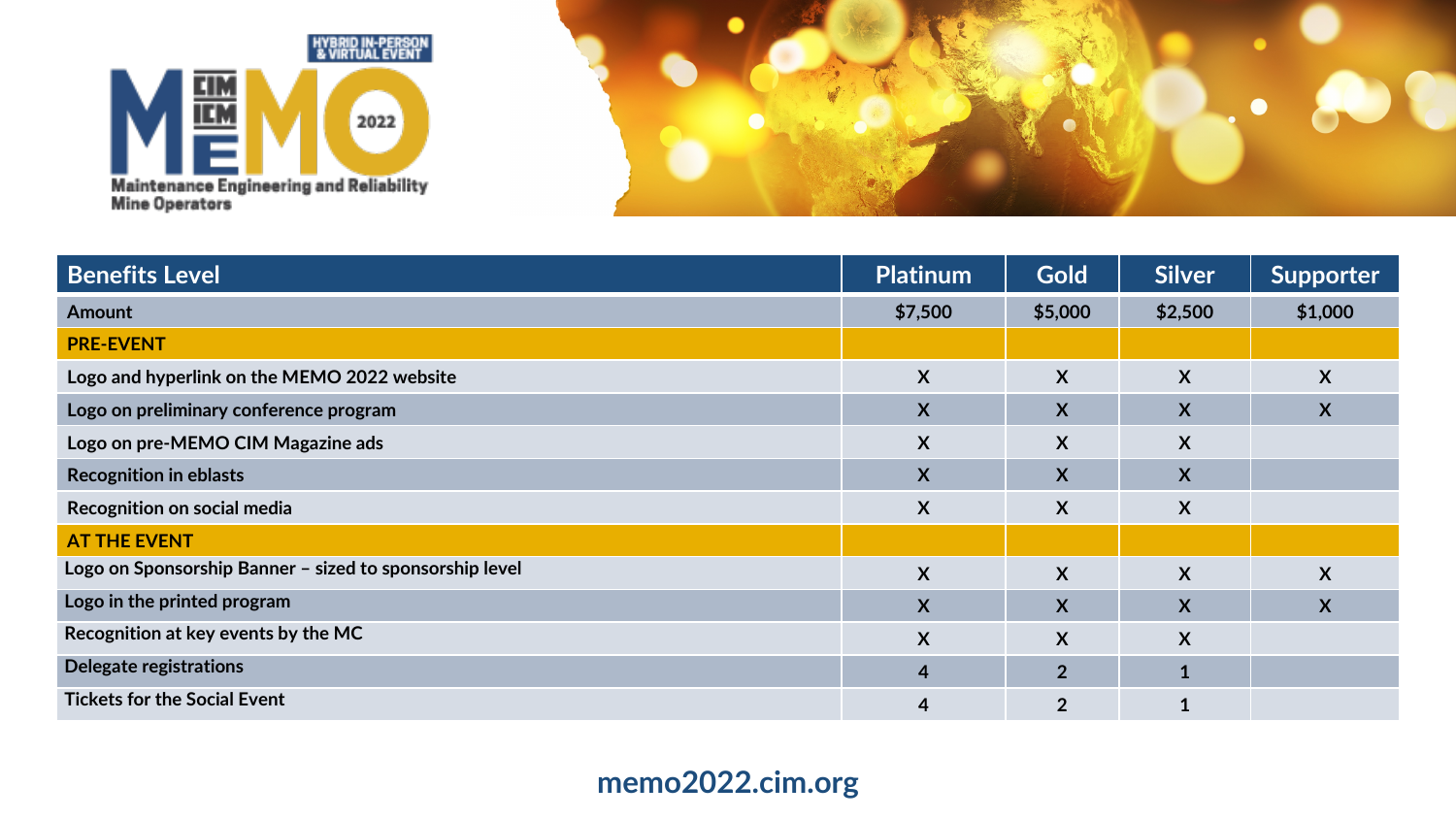



| À-la-carte items                                                                           | No. available  | Unit price |
|--------------------------------------------------------------------------------------------|----------------|------------|
| <b>OPENING RECEPTION (Sunday)</b>                                                          |                | \$8,000    |
| Recognition in the program, your logo on signage in front of the room and branded signage. |                |            |
| <b>LUNCH</b>                                                                               | 2              | \$8,000    |
| Your logo on signage in front of the room and branded signage at the buffet                |                |            |
| <b>RECEPTION (Tuesday)</b>                                                                 |                |            |
| Recognition in the program, your logo on signage in front of the room and branded signage. |                | \$6,000    |
| <b>NOTEBOOKS FOR DELEGATES</b>                                                             |                |            |
| Notepads with logo to be offered to delegates.                                             |                | \$5,000    |
| ** Custom pens to be provided/paid for by the sponsor.                                     |                |            |
| <b>CONFERENCE PENS</b>                                                                     |                |            |
| Pens with logo to be offered to delegates.                                                 |                | \$1,500    |
| ** Custom pens to be provided/paid for by the sponsor.                                     |                |            |
| <b>COFFEE STATIONS DURING TECHNICAL SESSIONS</b>                                           | $\overline{2}$ | \$1,000    |
| Branded signage at the coffee stations.                                                    |                |            |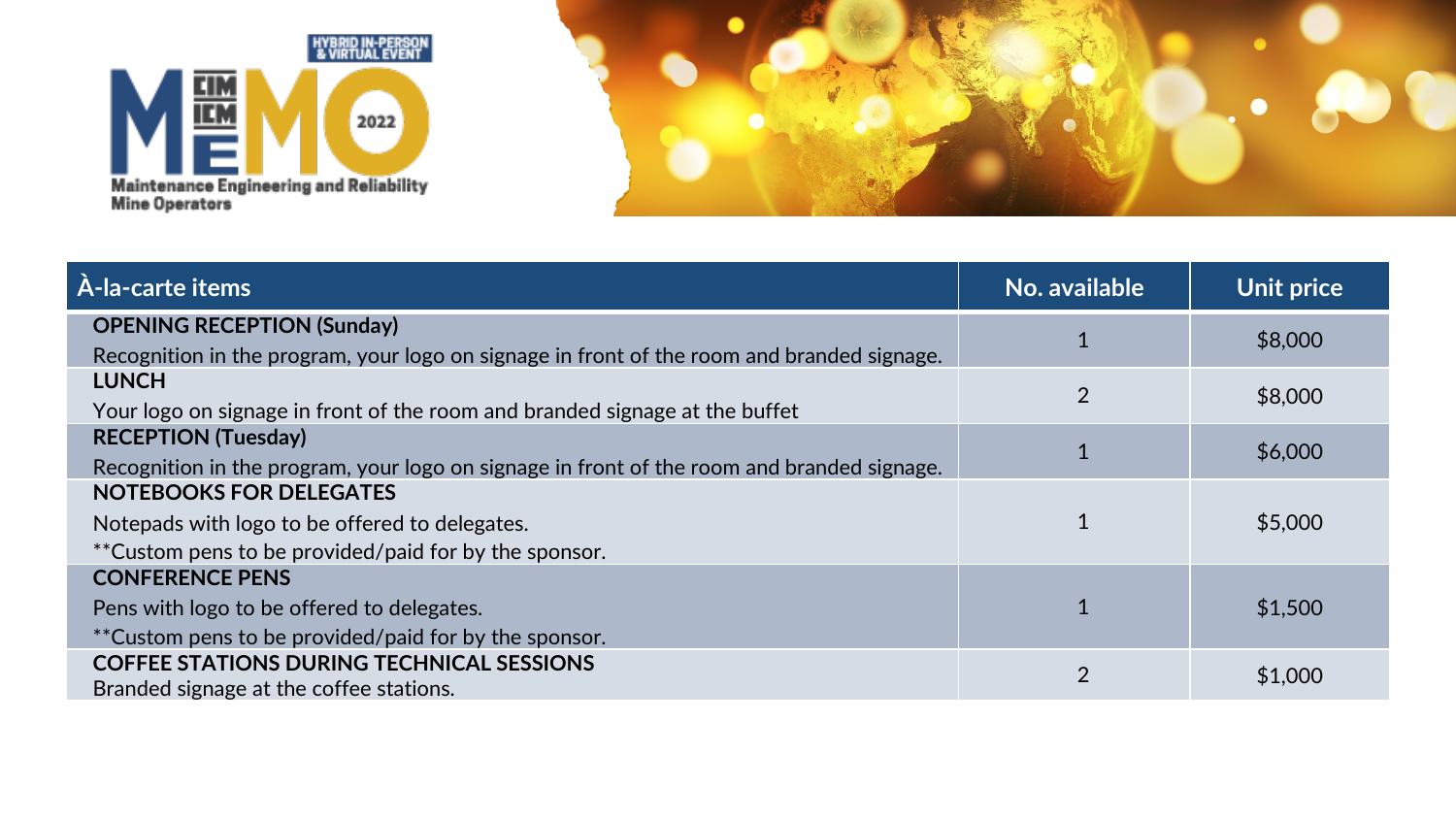



| Advertising rates for printed program                                                     | <b>Trim</b>                    | <b>Rates</b> |
|-------------------------------------------------------------------------------------------|--------------------------------|--------------|
| FULL PAGE: Spiral bound booklet. Consider a .75-inch spine unsafe text area for full page | $5.5"$ (w) $X$ 8.5" (h)        | \$1,250      |
| bleed ads. Please specify if you would prefer a LHP or RHP placement.                     |                                |              |
| $\frac{1}{2}$ page                                                                        | $3.75$ " (w) $\times$ 4.5" (h) | \$1,050      |
| $\frac{1}{4}$ page                                                                        | $3.75$ " (w) $X 2.25$ " (w)    | \$650        |
| <b>Inside Front Cover</b>                                                                 | $5.5"$ (w) $X$ 8.5" (h)        | \$1,565      |
| <b>Inside Back Cover</b>                                                                  | $5.5''$ (w) $X$ 8.5" (h)       | \$1,550      |
| <b>Outside Back Cover</b>                                                                 | $5.5$ " (w) $X$ 8.5" (h)       | \$1,625      |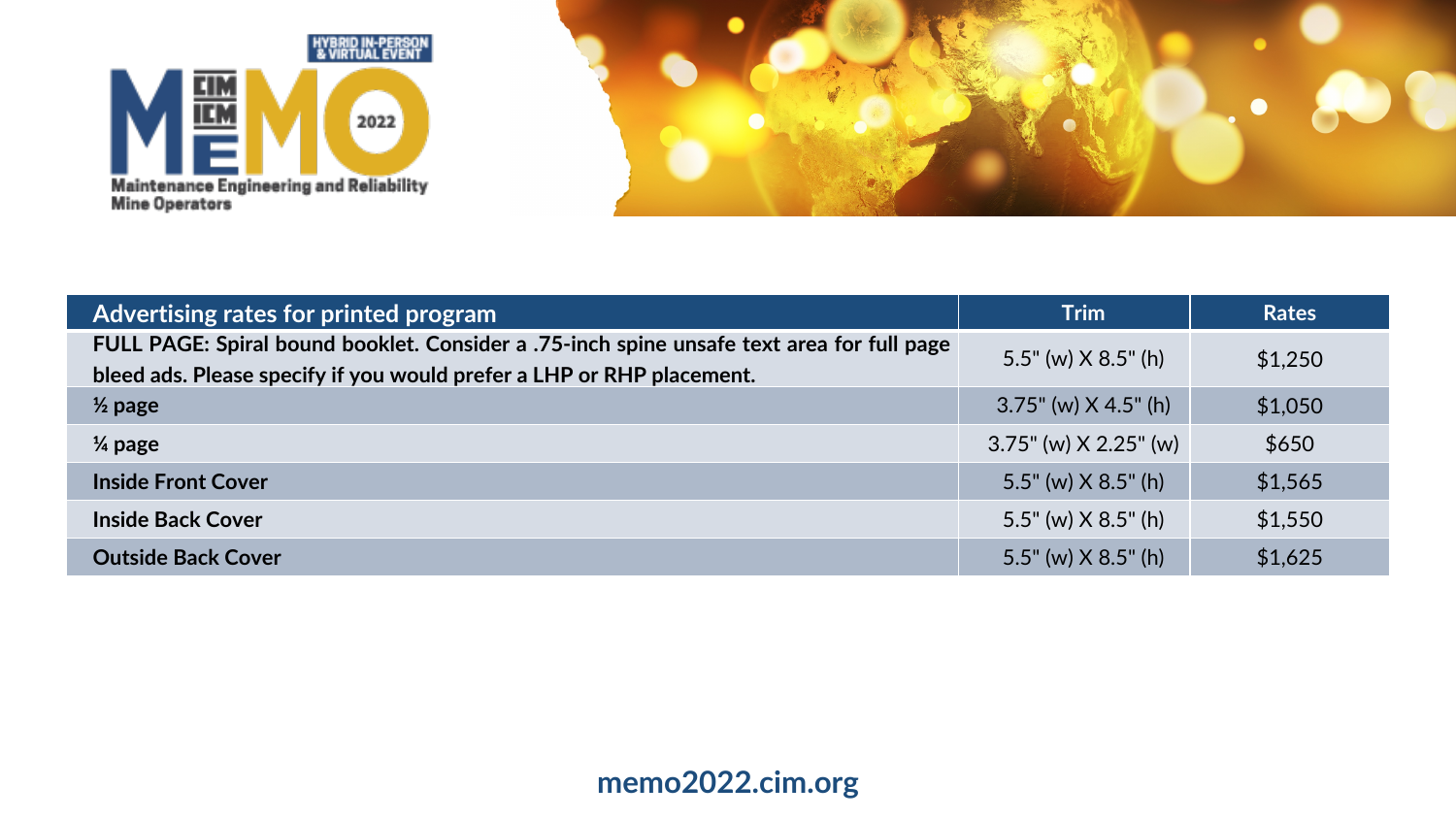



### **Logo, specs and deadlines**

Depending on the level of sponsorship you choose, the following represents the various specs and requirements for submission of logos, materials and information in order for your company to take full advantage of your sponsorship. Please contact CIM should you require any further information.

High-resolution images in **BOTH** .jpg and .eps formats (suitable for web and print) with a minimum resolution of **300 dpi** and fonts converted to outlines.

Sponsor must also provide **EXACT** web address for linking purposes.

| <b>Descriptions</b>                                              | <b>Deadline</b>  |
|------------------------------------------------------------------|------------------|
| Logo and hyperlink on the MEMO 2022 website                      | Upon signature   |
| <b>Recognition in eblasts</b>                                    | <b>TBD</b>       |
| <b>Recognition on social media</b>                               | <b>TBD</b>       |
| Booking ads in program                                           | <b>August 12</b> |
| Sponsorship banner On-site signage                               | <b>August 19</b> |
| All printed creative material in program                         | <b>August 19</b> |
| Logo in conference in-person program                             | <b>August 19</b> |
| All virtual creative material: Logo, banner, badge, mini-mercial | <b>August 19</b> |
| <b>Virtual booth completion</b>                                  | September 9      |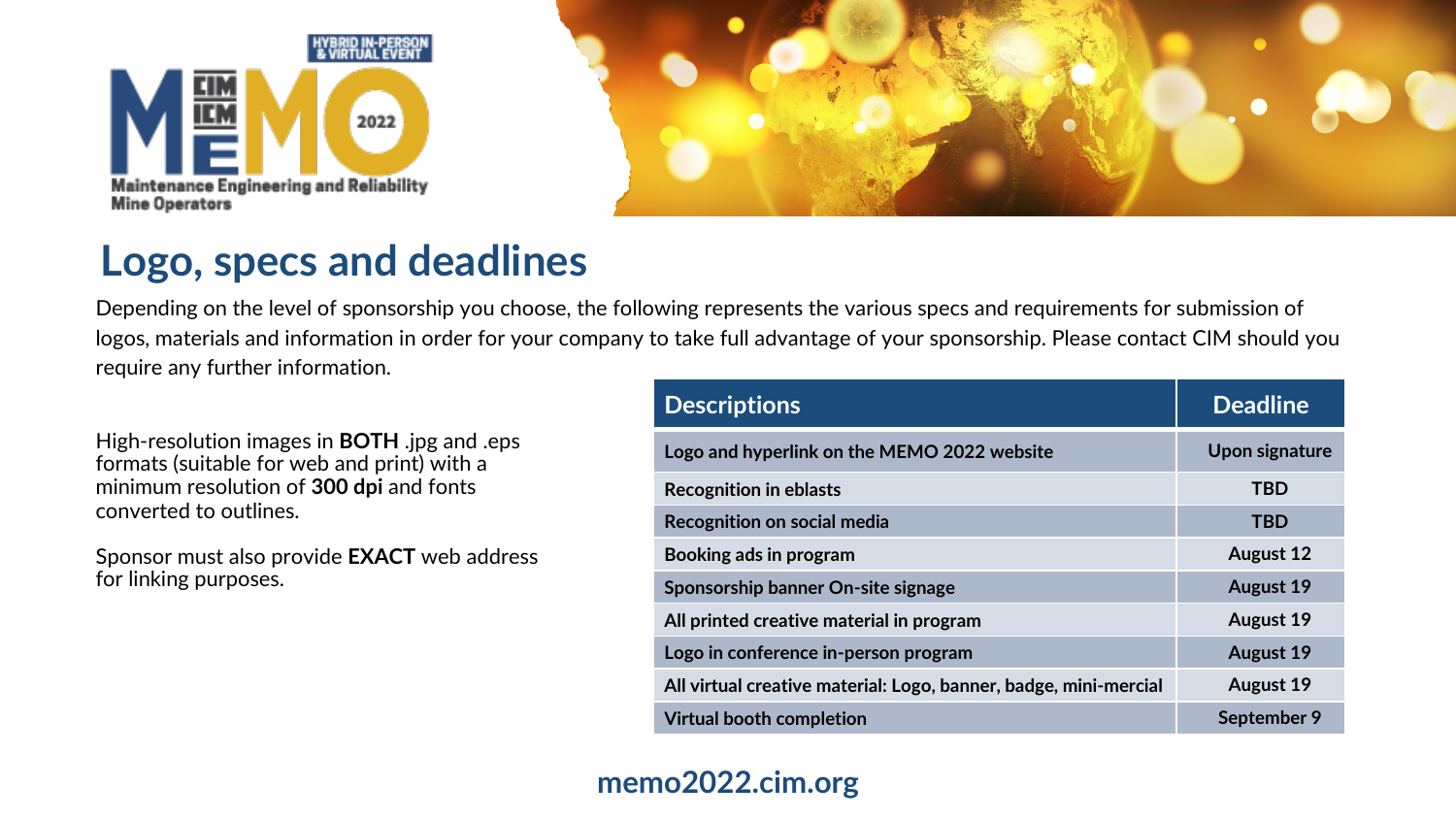



# **Sponsorship Agreement**

| Our company wishes to purchase the following sponsorship package(s): |  |  |  |  |
|----------------------------------------------------------------------|--|--|--|--|
|                                                                      |  |  |  |  |
|                                                                      |  |  |  |  |
|                                                                      |  |  |  |  |
| Total (CDN)\$:<br>Applicable taxes will be added to your invoice.    |  |  |  |  |
|                                                                      |  |  |  |  |
|                                                                      |  |  |  |  |
|                                                                      |  |  |  |  |